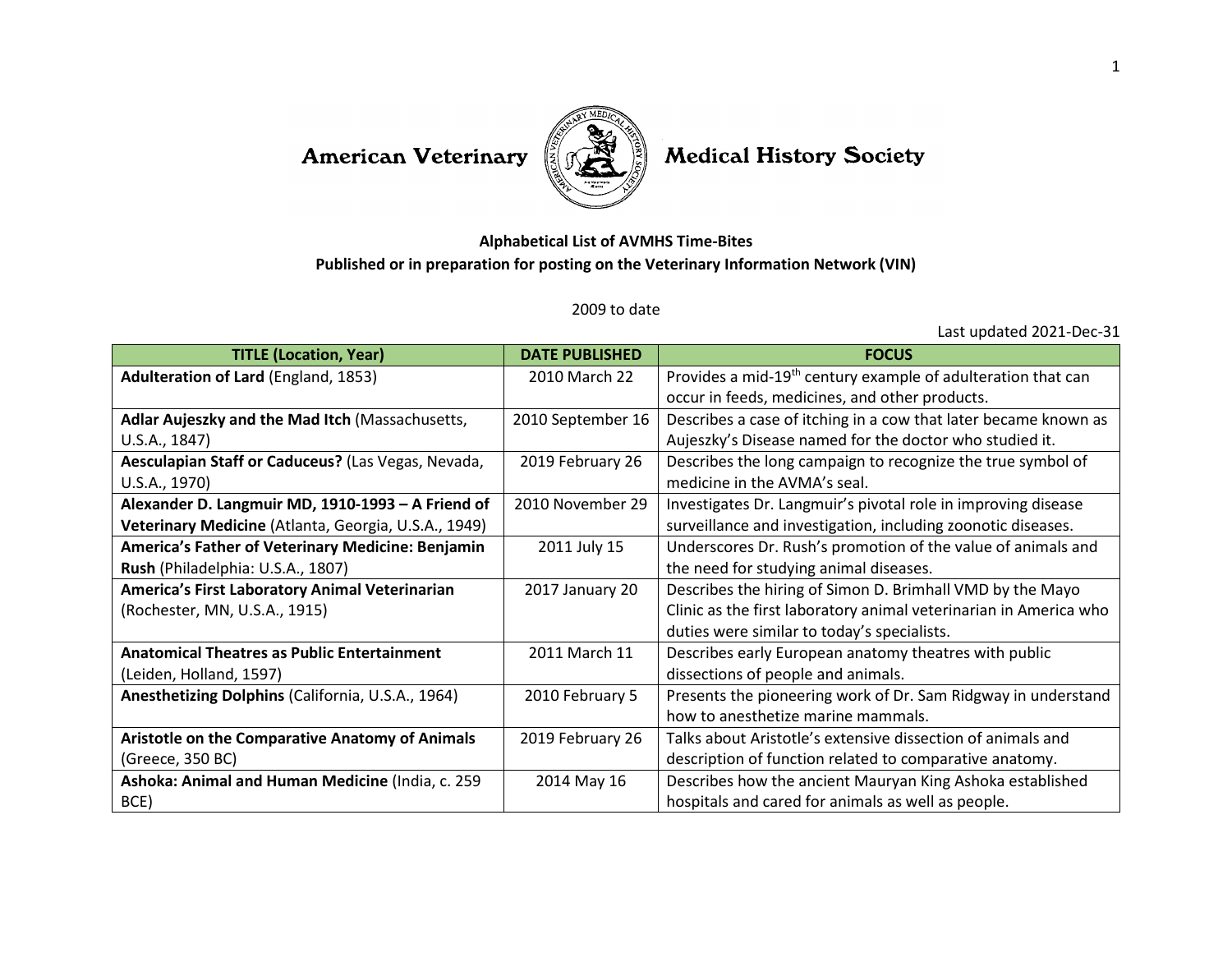| <b>Astor House: Origin of the American Veterinary</b>  | 2013 March 25      | Describes the location and first meeting at which the AVMA      |
|--------------------------------------------------------|--------------------|-----------------------------------------------------------------|
| Medical Association (New York, NY, 1863)               |                    | was founded during the U.S. Civil War.                          |
| Azoturia Blows in with the Great Blizzard (New York,   | <b>COMING SOON</b> | Describes the incidence of azoturia (rhabdomyelysis) in urban   |
| New York, U.S.A., 1888)                                |                    | working horses idled due to the major blizzard in the Northeast |
|                                                        |                    | in 1888.                                                        |
|                                                        |                    |                                                                 |
| <b>Babesiosis: Protozoan Disease Jumps the Species</b> | 2013 March 26      | Provides an example of a tick-borne illness first discovered in |
| Divide (Romania, 1886)                                 |                    | Romanian cattle and studied by Dr. Victor Babes that has        |
|                                                        |                    | become a concern as a human parasitic disease.                  |
| Before EKC--The Mechanical Pulse (Hanover,             | 2018 January 18    | Shows how veterinarian Bernard Malkmus recorded the pulse       |
| Germany, 1908)                                         |                    | of horses with a Marey's sphygmograph device.                   |
| Big Trouble with Horse Manure (New York, New           | In Preparation     | Talks about problems with tons of horse manure in 19th century  |
| York, U.S.A., 1881)                                    |                    | cities                                                          |
| <b>Blood-letting and the Death of President George</b> | 2010 January 4     | Describes how the once common practice of blood-letting in      |
| Washington (Mount Vernon, Virginia, U.S.A., 1799)      |                    | people and animals contributed to George Washington's death.    |
|                                                        |                    |                                                                 |
| Canine Tonsillectomy (Chicago, Illinois, U.S.A., 1910) | 2009 December 19   | Presents an early woman veterinarian who demonstrated a         |
|                                                        |                    | tonsillectomy procedure on a dog.                               |
| Cannabis for Colic: Experience of 19th Century         | 2016 May 11        | Talks about Dr. Sesco Stewart's experience in recommending      |
| Practitioners (Omaha, Nebraska, 1891)                  |                    | the use of cannabis for equine colic patients.                  |
|                                                        |                    |                                                                 |
| Carriage Houses and Horse Stables (U.S.A., 1850-       | 2010 July 23       | Gives examples and ways to identify carriage houses that were   |
| 1920)                                                  |                    | once common behind Victorian houses before automobiles.         |
| Coping with Summer Heat in the City (New York, NY,     | 2014 March 21      | Covers the need for humane treatment of urban working           |
| 1868)                                                  |                    | horses through Dr. John Busteed's advice for treating heat      |
|                                                        |                    | stroke.                                                         |
|                                                        |                    |                                                                 |
| Did Edward Jenner Use Horsepox for His Smallpox        | In Preparation     | Provides recent evidence for inclusion of horsepox in Edward    |
| Inoculations? (England, 1798)                          |                    | Jenner's smallpox inoculations                                  |
|                                                        |                    |                                                                 |
| A Disease Can Be Transmitted Through a Tick            | 2011 April 20      | Describes the significant discovery by Dr. Cooper Curtice and   |
| (Washington, D.C., U.S.A., 1889)                       |                    | others that arthropod ticks can transmit disease.               |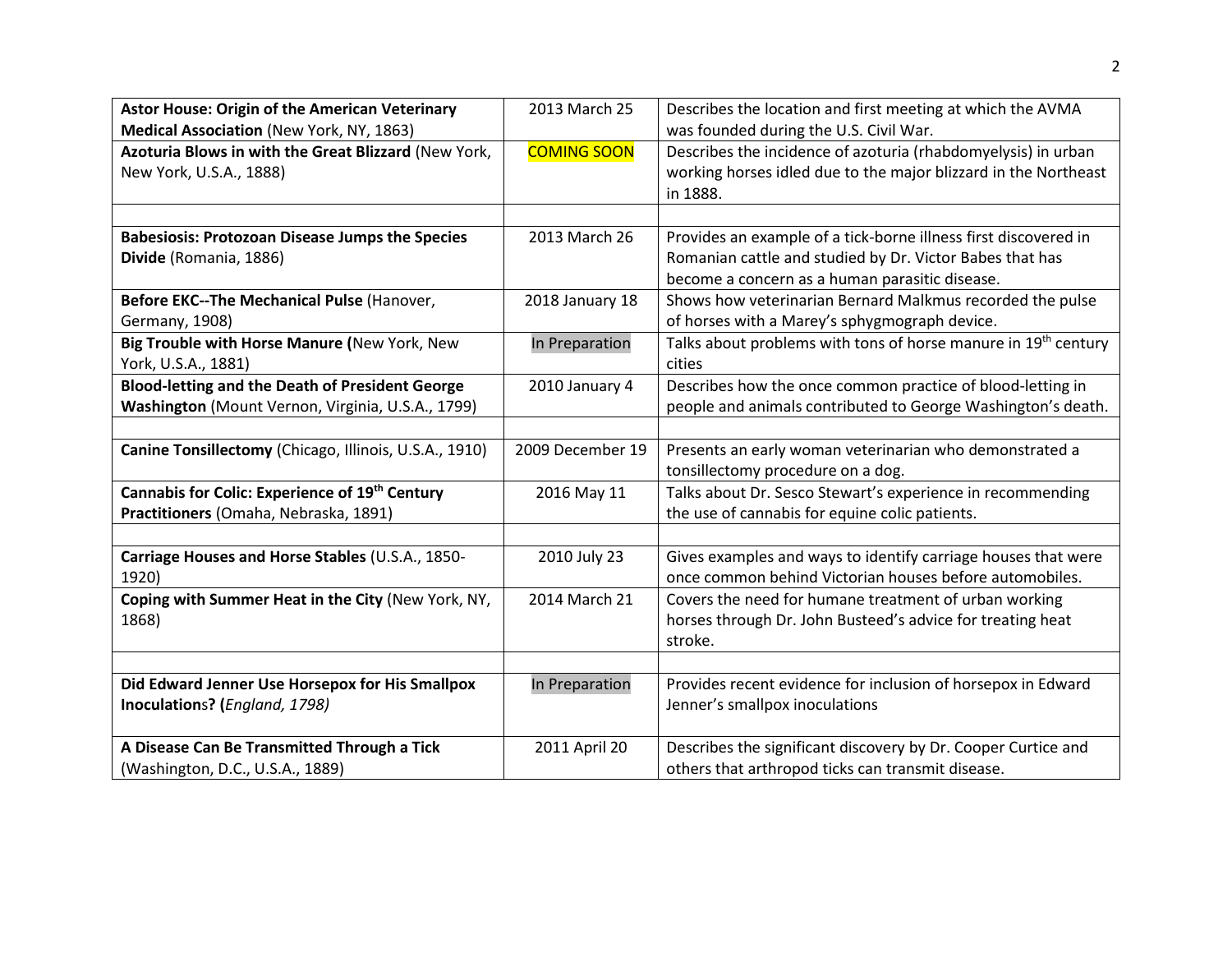| Dr. Alexandre Liautard (1835-1918): A French<br>Professor in America (New York, NY, 1860)                  | 2013 April 9       | Presents the contributions and attributes of Dr. Alexandre<br>Liautard, originally from France that generated reverence from<br>his students and the veterinary profession.                                                                     |
|------------------------------------------------------------------------------------------------------------|--------------------|-------------------------------------------------------------------------------------------------------------------------------------------------------------------------------------------------------------------------------------------------|
| Of Dogs and Men: A Life-Saving Discovery (Toronto,<br>Canada, 1921)                                        | 2012 December 8    | Focuses on the role of dogs in the discovery of life-saving<br>insulin by Canadian scientists in treating diabetes.                                                                                                                             |
|                                                                                                            |                    |                                                                                                                                                                                                                                                 |
| Dr. Huidekoper's Guide to the Cat (New York, New<br>York, U.S.A., 1895)                                    | 2014 September 28  | Examines an early book on cats written by a New York City<br>veterinarian on the occasion of the first U.S. cat show.                                                                                                                           |
| "Dr. Louis [sic] H. Quitman Wounded by Cabaret<br>Singer; May Die" (Chicago, Illinois, U.S.A., 1917)       | 2019 June 6        | Presents the personal misfortune of a young veterinarian in<br>Chicago associated with the prominent Quitman veterinary<br>family.                                                                                                              |
| Dr. Monro's "Contrivance" for Bloated Cattle<br>(Edinburgh, Scotland, 1793)                                | 2018 October 24    | Tells how Alexander Monro Secundus MD came to invent a<br>leather-wrapped tube for relieving bloat in cattle                                                                                                                                    |
| Dr. Stader's External Fixation Device (Ardmore,<br>Pennsylvania, U.S.A., 1937)                             | 2010 June 24       | Examines the development and importance of Dr. Stader's<br>invention in treating fractures in animals and people.                                                                                                                               |
|                                                                                                            |                    |                                                                                                                                                                                                                                                 |
| An Ebola Filovirus Is Discovered in the U.S.A.<br>(Reston, Virginia, U.S.A, 1989)                          | <b>COMING SOON</b> | Describes the discovery of an Ebola virus in Reston, Virginia and<br>efforts to control it.                                                                                                                                                     |
| Eclipse and the London Veterinary College (England,<br>1764)                                               | <b>COMING SOON</b> | Gives background on the famous Thoroughbred racehorse,<br>Eclipse, his anatomy, and fate of his skeleton.                                                                                                                                       |
| <b>Eleanor Roosevelt on Bovine Tuberculosis</b><br>Eradication (New York, New York, U.S.A., 1935)          | 2018 May 6         | Shares First Lady Eleanor Roosevelt's praise for the success of<br>the U.S. Bureau of Animal Industry's "Accredited Herd Plan" to<br>test for and eradicate bovine tuberculosis conducted by<br>participating veterinarians across the country. |
| <b>Eradicating Bovine Tuberculosis-One Intradermal</b><br>Injection at a Time (United States, 1920s-1930s) | <b>COMING SOON</b> | Explains the value of an intradermal injection of tuberculin for<br>testing cattle for tuberculosis.                                                                                                                                            |
| Eradicating Parasitic Screwworm Flies (Florida and<br>Texas, U.S.A., 1938)                                 | <b>COMING SOON</b> | Describes the effectiveness of a USDA program that released<br>sterile screwworm flies that eradicated a devastating livestock<br>disease.                                                                                                      |
| <b>Establishing the First Veterinary School at Lyon</b><br>(Lyon, France, 1761)                            | In Preparation     | Gives the background for the establishment of the first<br>veterinary school at Lyon, France in 1861.                                                                                                                                           |
| Examining the Chest: The Invention of the<br>Stethoscope (Paris, France, 1816)                             | 2016 July 22       | Describes why and how René T. H. Laënnec invented a means<br>of amplifying heart sounds by means of a wooden tube that                                                                                                                          |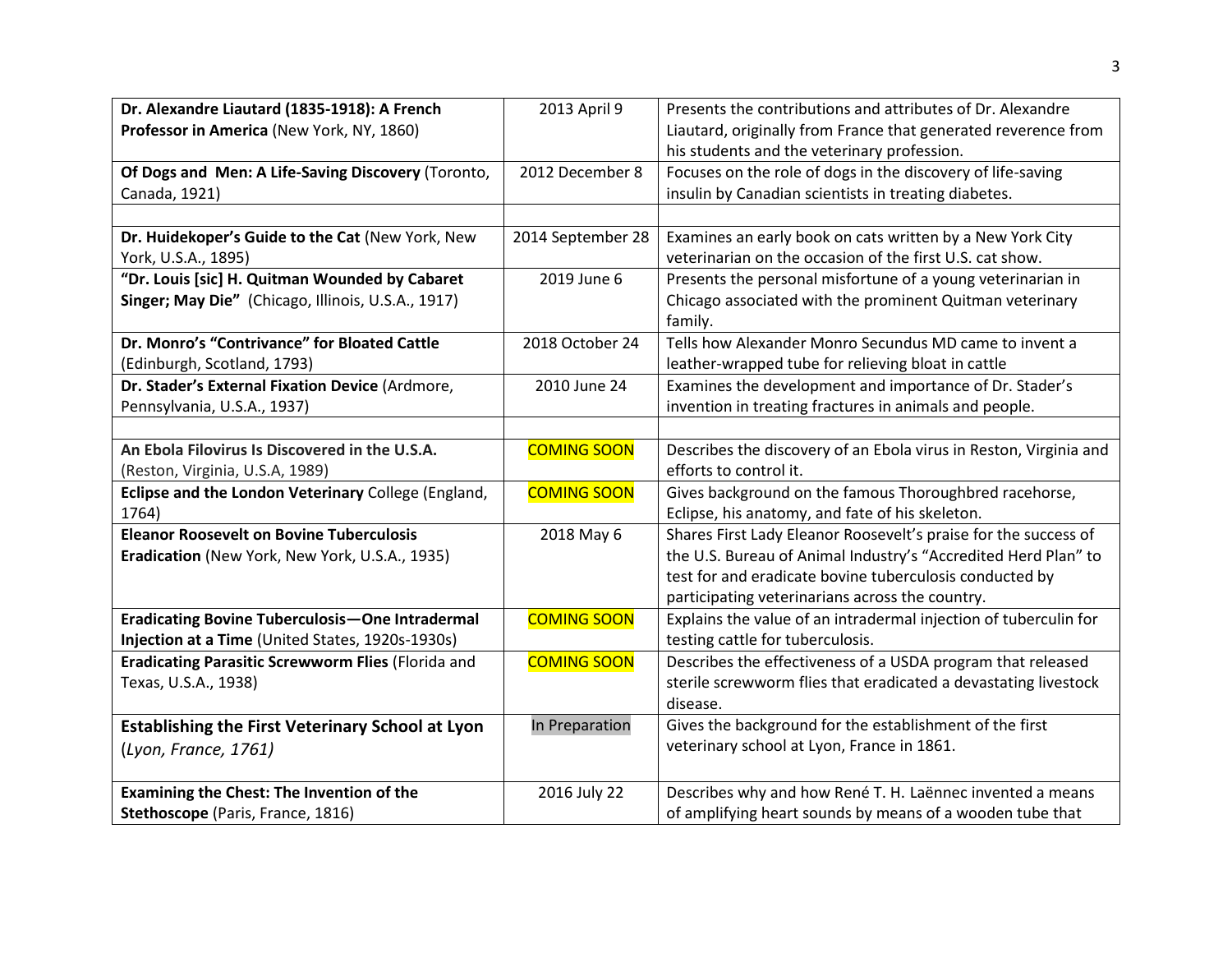|                                                       |                  | would become one of the most commonly used medical                |
|-------------------------------------------------------|------------------|-------------------------------------------------------------------|
|                                                       |                  | diagnostic instruments known in modern medicine.                  |
|                                                       |                  |                                                                   |
| First English Use of "Veterinarian" (London, England, | 2019 June 6      | Presents Sir Thomas Browne's use of the word to describe          |
| 1646)                                                 |                  | "good veterinarians" in 1646.                                     |
| First Experiences with Sulfanilamide (Quebec,         | 2010 January 12  | Provides an example of how sulfanilamide came to be one of        |
| Canada, 1938)                                         |                  | the first antibiotics for human and animal use.                   |
| The First Recorded Veterinarian (Indus Valley, India, | 2010 May 12      | Describes the work of the first veterinarians recorded in history |
| 1800 BC)                                              |                  | in India.                                                         |
| 14th Century Advice on Veterinary Care for Hunting    | 2009 December 11 | Presents care of greyhounds and other hunting dogs in Gaston      |
| Hounds (France, 1387)                                 |                  | Phoebus' illustrated Medieval book on hunting.                    |
| Free Tuition for Veterinary Students (U.S.A., 1932)   | 2010 July 10     | Shows how tuition was once free for students entering             |
|                                                       |                  | veterinary medical schools.                                       |
| From Sweet Clover Disease to Life-Saving              | 2017 July 11     | Presents the role veterinarians had in combating sweet clover     |
| Anticoagulant (Plains of Northern United States and   |                  | disease in cattle (hemorrhagic septicemia) and how that lead to   |
| Canada, 1920s)                                        |                  | the discovery of dicumarol in 1940 by biochemist Karl Paul Link   |
|                                                       |                  | in Minnesota, and other anticoagulants, such as WARFarin.         |
| From Whence Cometh Theriogenology (Madison,           | 2019 June 6      | Gives background of how the word theriogenology became the        |
| Wisconsin, 1970)                                      |                  | single, ethymologically correct term for all aspects of animal    |
|                                                       |                  | reproduction                                                      |
|                                                       |                  |                                                                   |
| Glanders: a Legacy of the American Civil War (United  | In Preparation   | Talks about how highly contagious glanders was a terrible         |
| States, 1861-1865)                                    |                  | legacy for horses after the American Civil War.                   |
|                                                       |                  |                                                                   |
|                                                       |                  |                                                                   |
| Harvard University's Short-Lived Venture in           | 2010 December 21 | Describes the rise and fall of Harvard University's short-lived   |
| Veterinary Education (Boston, Massachusetts, 1882-    |                  | veterinary school.                                                |
| 1903)                                                 |                  |                                                                   |
| Helmholtz's Augen-spiegel (Konigsberg, Germany,       | 2011 October 2   | Presents the development of the ophthalmoscope by Dr.             |
| 1851)                                                 |                  | Helmholz which would significantly change diagnostic medicine     |
|                                                       |                  | for people and animals.                                           |
| The Historic Auzoux Horse: A Revolutionary            | 2014 March 12    | Shows how horse and other models made of papier-mache by          |
| Anatomic Teaching Aid (Paris, France, 1846)           |                  | Dr. Auzoux were revolutionary teaching aids.                      |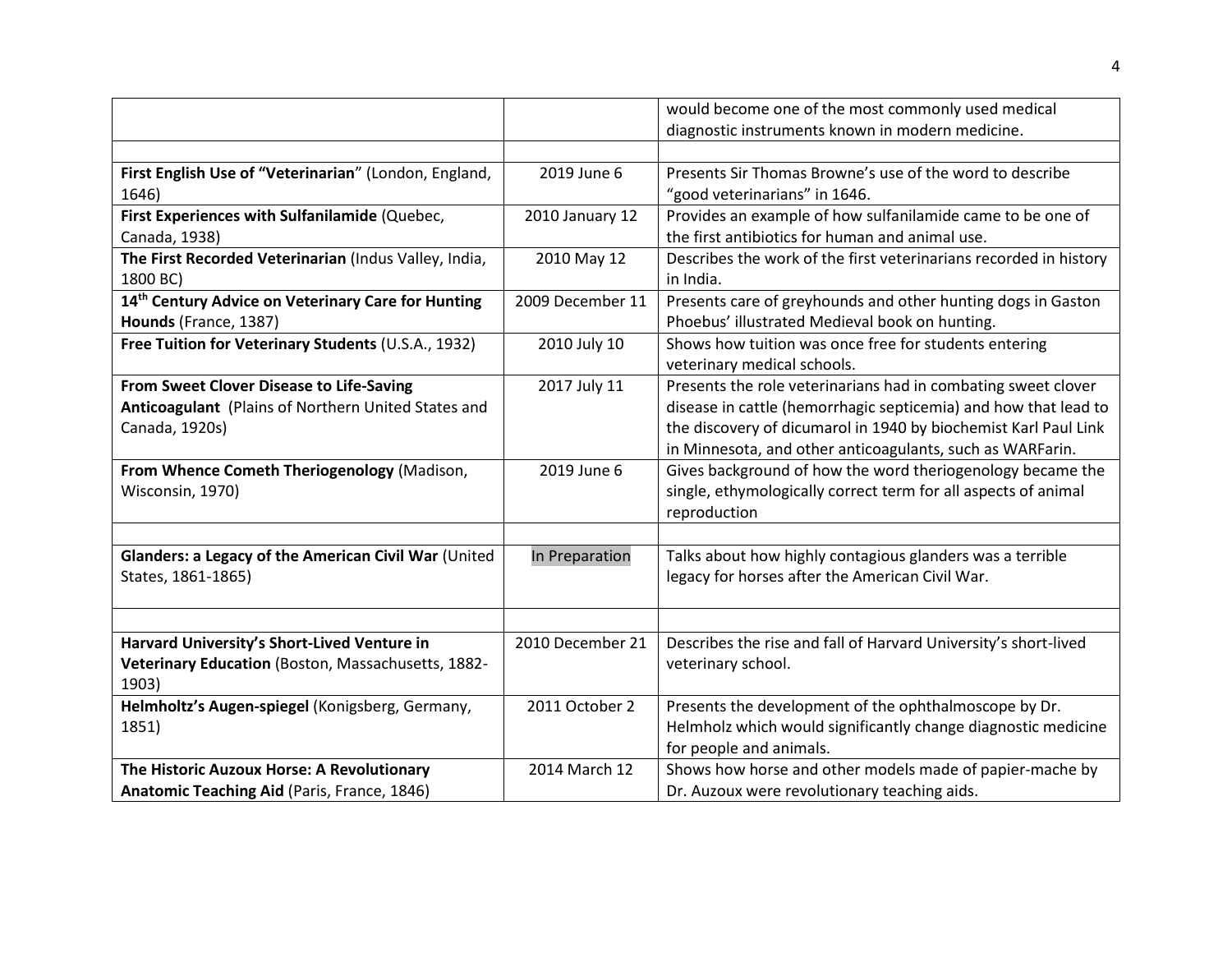| The History of Canine Diabetes Mellitus: From<br>Barely There to Modern Standards of Care (Ithaca,<br>NY, 1922) | 2013 January 16    | Follows the changes in insulin for dramatically improving the<br>control of canine diabetes.                                                                                                                                                                  |
|-----------------------------------------------------------------------------------------------------------------|--------------------|---------------------------------------------------------------------------------------------------------------------------------------------------------------------------------------------------------------------------------------------------------------|
| Hobday's "New" Small Animal Infirmary Ideas<br>(London, England, 1900)                                          | In Preparation     | Tells how Sir Frederick Hobday was one of the first to set up an<br>infirmary specifically for dogs and cats from which led the way<br>for today's small animal practices.                                                                                    |
| Horsehair Suture: From the Civil War to the 20th<br>Century (Boston, Massachusetts, U.S.A., 1875)               | 2017 October 25    | Provides description of the "discovery" of horsehair for suturing<br>by human surgeons in the late 19th century and its use out of<br>necessity during the American Civil War when silk and other<br>materials were unavailable.                              |
| Horses as Heroes in the Fight Against Diphtheria<br>(Europe, 1883 and New York, New York, U.S.A., 1895)         | 2017 Mar 9         | Describes how the serum of horses was used to combat<br>diphtheria and provides an example of serum production in<br>New York City.                                                                                                                           |
| Horses Were Recuperating in their Stalls While<br>Boston Was on Fire (Boston, Massachusetts, 1872)              | 2017 Feb 15        | Mentions that when the Boston City Fire broke out in October,<br>1872, most of the fire department's horses were recovering<br>from the equine influenza epizootic that swept the country that<br>year bringing commerce and other daily functions to a halt. |
| House Call Doctor Makes Medicines for Cats (New<br>York, New York, 1930s)                                       | 2019 February 26   | Tells the story how Dr. Louis J. Camuti, the first house call cat<br>doctor, in New York City began making medicines specifically<br>for cats.                                                                                                                |
| How They Put k/d Into a Can (Edison, New Jersey,<br>U.S.A., 1939)                                               | 2010 December 21   | Describes how Dr. Morris formulated and first produced a<br>prescription diet for dogs with kidney disease.                                                                                                                                                   |
| How Rubber and Veterinary Medicine Met the Road:<br>Dr. Dunlop's Pneumatic Tyre (Belfast, Ireland, 1887)        | 2018 January 20    | Presents how veterinarian Dr. John Dunlop developed the first<br>successful inflatable tire that significantly advanced motorized<br>transportation.                                                                                                          |
|                                                                                                                 |                    |                                                                                                                                                                                                                                                               |
| An "Improved Account System"<br>(Chicago, Illinois, U.S.A., 1912)                                               | In Preparation     | Provides an example of an "improved" system to keeping<br>track of accounts in veterinary practices.                                                                                                                                                          |
| <b>Intraocular Lens Implantation: From Human to</b><br>Veterinary Medicine (London, England, 1949)              | 2014 May 11        | Explains how intraocular lens implantation in humans became<br>one of the most important surgical advances for animals as<br>well.                                                                                                                            |
| Introducing New Cathode Rays (Toronto, Ontario,<br>Canada, 1896)                                                | <b>COMING SOON</b> | Presents the monumental discovery of X-rays for diagnosis with<br>a demonstration at the Ontario Veterinary College in Toronto,<br>Canada in 1896                                                                                                             |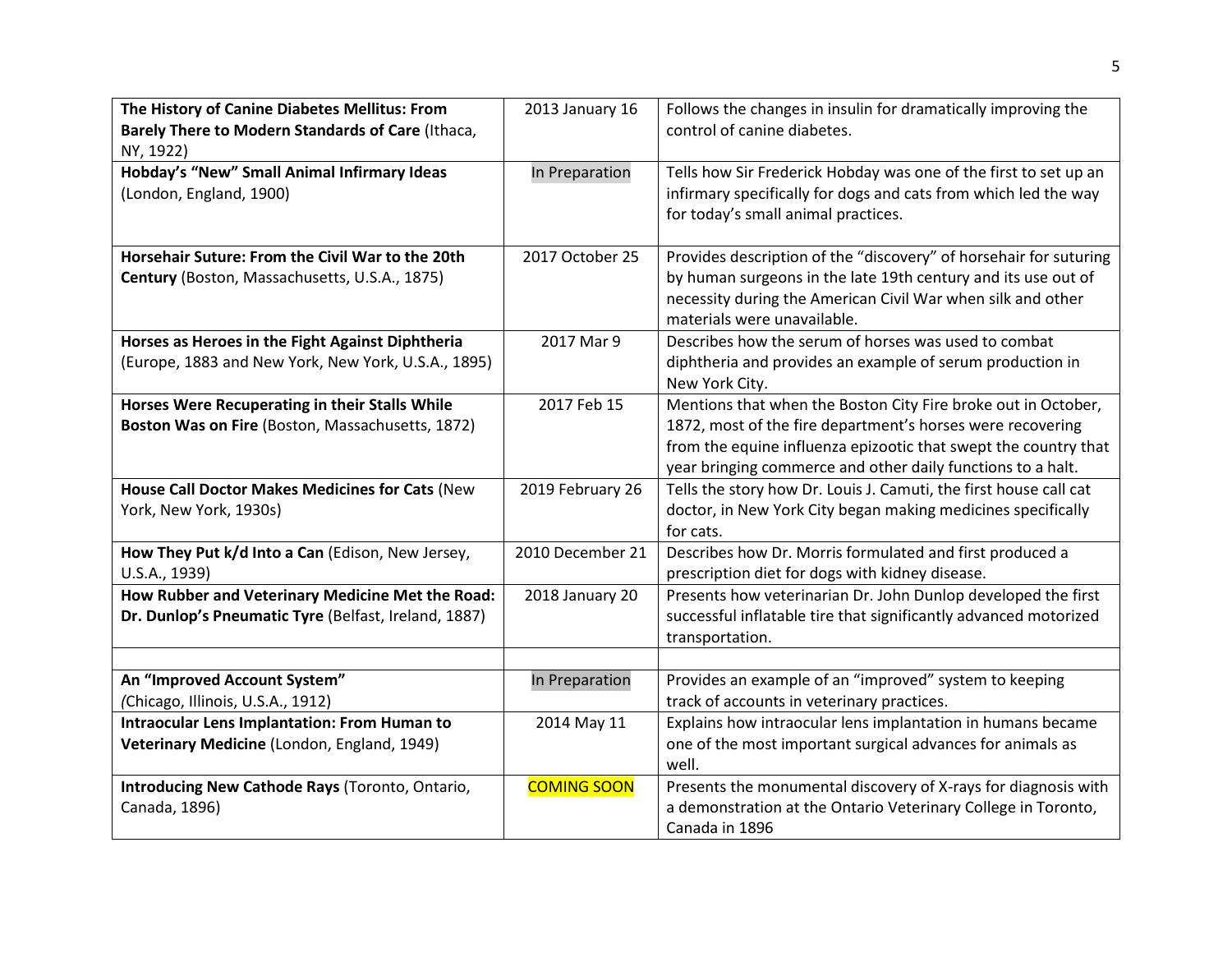| Invention of a Treadmill in Water (Pennsylvania,    | 2010 February 13   | Presents how a veterinarian invented and patented a water         |
|-----------------------------------------------------|--------------------|-------------------------------------------------------------------|
| U.S.A., 1969)                                       |                    | treadmill for horses.                                             |
| Is This Correct-Dr. John Doe, DVM??? (East Lansing, | <b>COMING SOON</b> | Recommends the correct way to address a doctor in writing by      |
| MI, U.S.A., 1960 and 2021)                          |                    | a comparison of past courtesy and current practice.               |
| Isolation of the Swine Influenza Virus (Princeton,  | 2010 January 12    | Discusses Dr. Richard Shope's role in isolating the virus causing |
| New Jersey, U.S.A., 1928                            |                    | swine influenza.                                                  |
|                                                     |                    |                                                                   |
| John Hunter's Contributions to Veterinary Medicine  | In Preparation     | Recognized the many ways surgeon John Hunter contributed to       |
| (London, 1780s)                                     |                    | veterinary medicine in the 18 <sup>th</sup> century and beyond.   |
|                                                     |                    |                                                                   |
| Keeping Hypodermic Needles Sharp (U.S.A., 1930s)    | 2010 September 15  | Shows one method for keeping re-usable hypodermic needles         |
|                                                     |                    | sharp.                                                            |
|                                                     |                    |                                                                   |
| Lancisi's Rational Campaign Against Cattle Plague   | <b>COMING SOON</b> | Provides background on how Lancisi's campaign counteracted        |
| (Italy, 1711-1714)                                  |                    | the devastation of cattle plague in Italy in the early 18th       |
|                                                     |                    | century.                                                          |
| <b>Land-Grant Colleges and Veterinary Degrees</b>   | 2009 December 2    | Describes the Morrill Land-Grant Act's influence on the           |
| (Washington, D.C., 1862)                            |                    | establishment of university-based veterinary schools.             |
| Lip Tattoos to Identify Racehorses (Pomona,         | 2009 December 9    | Points out how a military veterinarian's technique came to        |
| California, U.S.A., c. 1947)                        |                    | become standard practice for identifying race horses.             |
| The Long Search for the Toxoplasma gondii Host      | 2010 August 24     | Gives background on how the host for the Toxoplasmosis gondii     |
| (North Africa and Brazil, 1908)                     |                    | parasite was found.                                               |
|                                                     |                    |                                                                   |
| Major Harry Colebourn and Winnie-the-Pooh           | <b>COMING SOON</b> | Gives the history of the connection between Canadian              |
| (Winnipeg, Manitoba, Canada, 1914)                  |                    | veterinarian Major Harry Colebourn and the famous real            |
|                                                     |                    | Winnie-the-Pooh black bear.                                       |
| Mayhew's Technique for Passing Stomach Tubes in     | 2018 October 4     | Shows how a Edward Mayhew developed a technique to                |
| Horses (London, England, 1847)                      |                    | employ the under-utilized stomach tube to help horses with        |
|                                                     |                    | tetanus accompanies by his detailed illustrations                 |
| The Merciful Man (Massachusetts, U.S.A., 1847)      | 2009 December 22   | Provides 19 <sup>th</sup> century advice for making animals more  |
|                                                     |                    | comfortable and keeping them healthy.                             |
| Milk Fever and Bicycle Pumps (Britain, 1920s)       | 2009 December 28   | Describes changes in treating milk fever from bicycle pumps to    |
|                                                     |                    | calcium therapy.                                                  |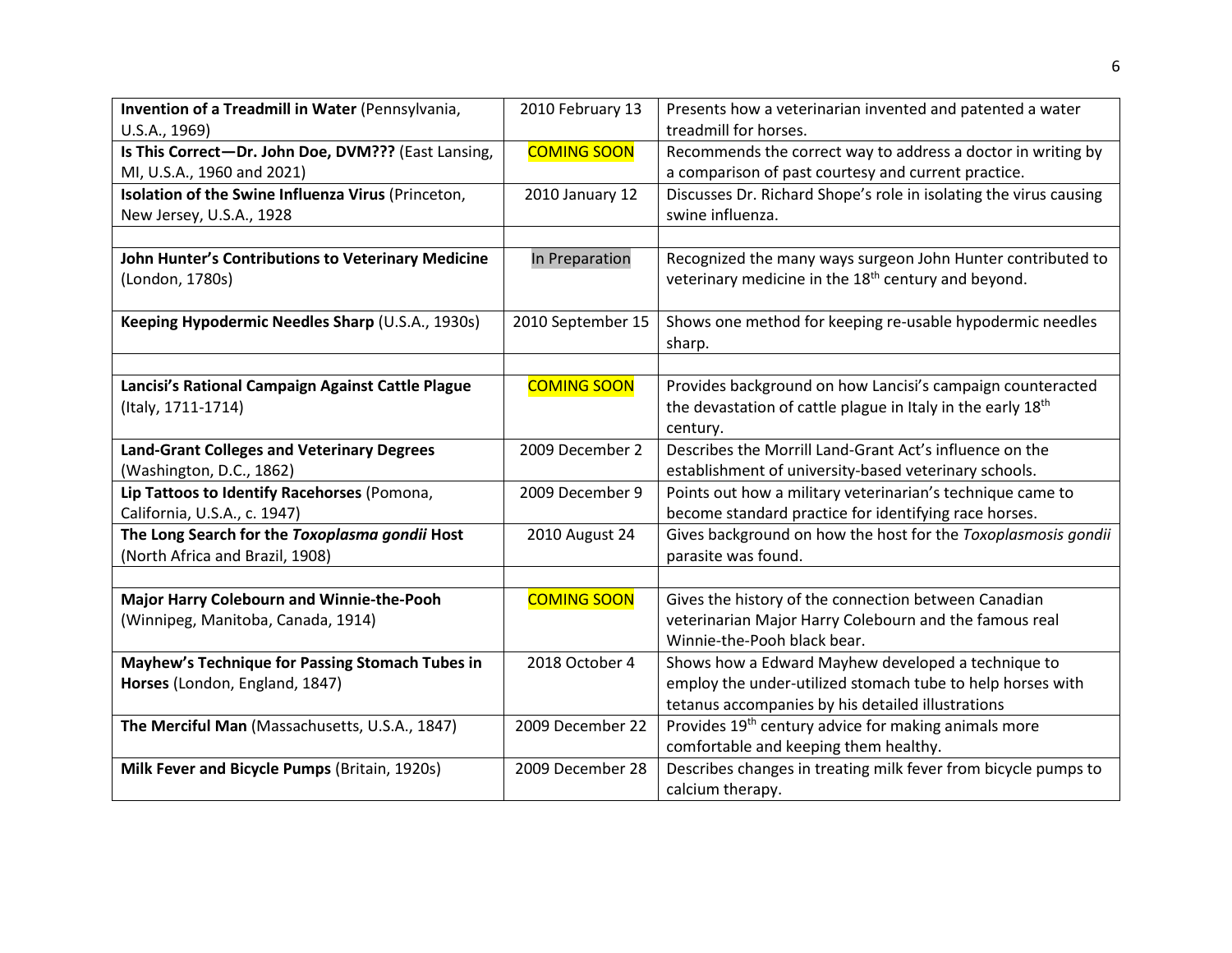| Millions of Better Daughters: the first American AI<br>Cooperative in New Jersey (New Brunswick, New<br>Jersey, U.S.A., 1938)<br>The Mysterious Summer Malady of Eastern Equine<br>Encephalomyelitis (Southeastern Massachusetts,<br>1831)<br>Mystery of the "Blazing Eyes" and "Luminous<br>Muzzle" (London, England, 1901) | 2018 May 6<br>2017 July 11<br>2017 Feb 15 | Tells how the first American artificial insemination cooperative<br>organization was started in New Jersey by Professor Enos J.<br>Perry from Rutgers University.<br>Reports a mysterious outbreak that killed many horses in 1831<br>that 100 years later was determined to be caused by an eastern<br>strain of a virus transmitted by mosquitoes via birds to horses<br>and people.<br>Reveals scientific insights behind Sherlock Holmes' Hound of<br>the Baskervilles mystery. |
|------------------------------------------------------------------------------------------------------------------------------------------------------------------------------------------------------------------------------------------------------------------------------------------------------------------------------|-------------------------------------------|-------------------------------------------------------------------------------------------------------------------------------------------------------------------------------------------------------------------------------------------------------------------------------------------------------------------------------------------------------------------------------------------------------------------------------------------------------------------------------------|
|                                                                                                                                                                                                                                                                                                                              |                                           |                                                                                                                                                                                                                                                                                                                                                                                                                                                                                     |
| Naming of the "Cruel Thread Worm" Found in the<br>Southern U.S. (Liberty County, Georgia, 1856)                                                                                                                                                                                                                              | 2017 Mar 9                                | Tells how Dirofilaria immitis (Leidy, 1856) Railliet & Henry, 1911<br>came to be identified and named.                                                                                                                                                                                                                                                                                                                                                                              |
| Napoleon's "Itch"-Was It Really Scabies? (Paris,<br>France, 1800-1815)                                                                                                                                                                                                                                                       | <b>COMING SOON</b>                        | Answers the question whether Napoleon suffered from scabies<br>in relation to horses in military operations.                                                                                                                                                                                                                                                                                                                                                                        |
| The Nobel Prize Goes to Cavia porcellus<br>(Stockholm, Sweden, 1901)                                                                                                                                                                                                                                                         | 2017 July 11                              | Credits guinea pigs (Cavia porcellus) with contributing as<br>laboratory animals in over 20 Nobel Prizes and other scientific<br>research discoveries.                                                                                                                                                                                                                                                                                                                              |
|                                                                                                                                                                                                                                                                                                                              |                                           |                                                                                                                                                                                                                                                                                                                                                                                                                                                                                     |
| Openings and Wages for New Graduates (Chicago,<br>Illinois, U.S.A., 1915)                                                                                                                                                                                                                                                    | In preparation                            | Gives insight by example of openings and salaries for new<br>veterinarians as of 1915.                                                                                                                                                                                                                                                                                                                                                                                              |
| Origins of the Veterinarian's Oath (Seattle,<br>Washington, U.S.A., 1954)                                                                                                                                                                                                                                                    | <b>COMING SOON</b>                        | Provides background on how the AVMA's Veterinarian's Oath<br>came to be approved in 1954.                                                                                                                                                                                                                                                                                                                                                                                           |
|                                                                                                                                                                                                                                                                                                                              |                                           |                                                                                                                                                                                                                                                                                                                                                                                                                                                                                     |
| <b>Puppies Conceived by Transatlantic Artificial</b><br>Insemination (London, England & Ithaca, New York,<br>U.S.A., 1956)                                                                                                                                                                                                   | 11 July 2017                              | Describes the first successful artificial insemination from a<br>transatlantic shipment of canine semen.                                                                                                                                                                                                                                                                                                                                                                            |
| The Oldest Pet Cemetery in the U.S.A. (Hartsdale,<br>New York, 1896)                                                                                                                                                                                                                                                         | 2010 August 6                             | Describes the establishment of America's oldest pet cemetery<br>in Hartsdale, New York.                                                                                                                                                                                                                                                                                                                                                                                             |
|                                                                                                                                                                                                                                                                                                                              |                                           |                                                                                                                                                                                                                                                                                                                                                                                                                                                                                     |
| Parasites Beware-Ivermectin Is Here! (Tokyo,                                                                                                                                                                                                                                                                                 | 2018 May 6                                | Covers how ivermectin was discovered by accident in Japan and                                                                                                                                                                                                                                                                                                                                                                                                                       |
| Japan, 1974, and Rahway, New Jersey, U.S.A., 1981)                                                                                                                                                                                                                                                                           |                                           | its significance to controlling parasites.                                                                                                                                                                                                                                                                                                                                                                                                                                          |
| Pet Birds Don't Deserve Veterinary Care! (Chicago,<br>Illinois, U.S.A., 1958)                                                                                                                                                                                                                                                | 2010 June 18                              | Offers improvement for the care of pet birds through efforts by<br>Drs. Mary Dunlap and Margaret Petrak.                                                                                                                                                                                                                                                                                                                                                                            |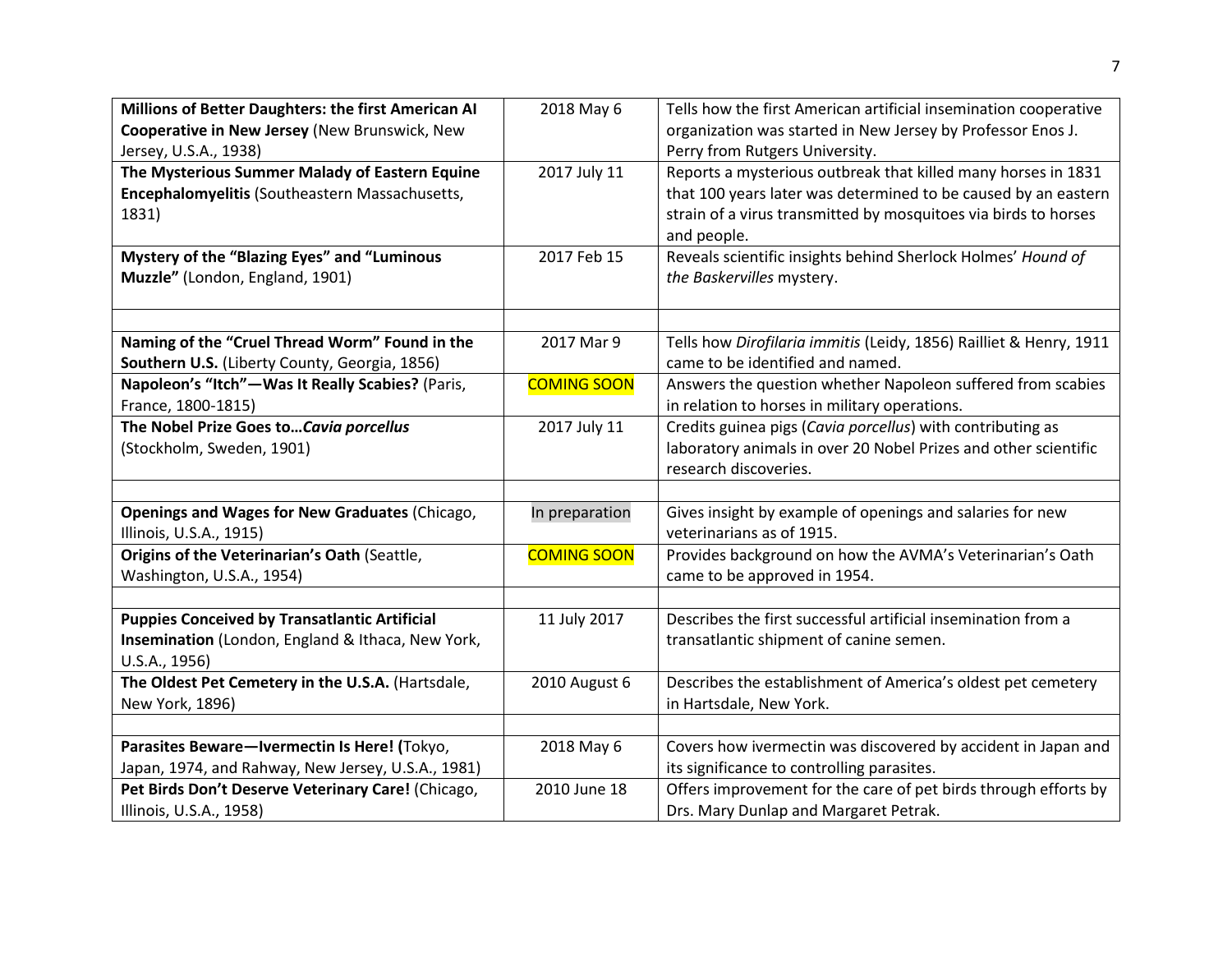| Queen Elizabeth's Practical Collar (London, England,<br>1899) | <b>COMING SOON</b> | Indicates how an Elizabethan collar-type device came to be<br>used to prevent animal's irritating wounds while they heal. |
|---------------------------------------------------------------|--------------------|---------------------------------------------------------------------------------------------------------------------------|
| Quill Sutures (Georgia, U.S.A., 1943)                         | 2010 June 13       | Shows how poultry quills could be used to stabilize wound<br>closure.                                                     |
|                                                               |                    |                                                                                                                           |
| How Rabies Came to Terrorize the American                     | In Preparation     | Suggests how rabies in dogs came to terrorize Colonial America.                                                           |
| Colonies (Virginia, 1753 and Boston, Massachusetts,<br>1768)  |                    |                                                                                                                           |
| Revival of the Stomach Tube in Horses (Saint Louis,           | 2018 October 4     | Gives examples of how practitioners in America began using                                                                |
| Missouri, U.S.A., 1904)                                       |                    | and promoting stomach tubes, including the double tube<br>developed by Dr. Knisely.                                       |
| Rinderpest through the Ages (Rome Italy, A.D.                 | <b>COMING SOON</b> | Looks at effects of rinderpest outbreaks through the centuries                                                            |
| 376 & 2011)                                                   |                    | until the disease was finally eradicated in 2011.                                                                         |
| Roaring Horses on Both Sides of the Atlantic: A Case          | In Preparation     | Describes an incident about who should be credited with                                                                   |
| of Who Done It First [or Better]                              |                    | developing a surgical procedure initiated by Dr. W.L. Williams                                                            |
| (London, England and Ithaca, New York, U.S.A., 1910)          |                    | to correct laryngeal hemiplegia in "roarer" horses.                                                                       |
|                                                               |                    |                                                                                                                           |
| Spokane's Last Foot-and-Mouth Disease Outbreak                | <b>COMING SOON</b> | Talks about a looming outbreak of foot-and-mouth disease in                                                               |
| (Spokane, Washington, U.S.A., 1914)                           |                    | Spokane, Washington in 1914 and how it was eradicated.                                                                    |
| Starting a Veterinary Practice (Hastings, Nebraska,           | 2011 June 12       | Describes how a veterinary practice was established by Dr. Leo                                                            |
| U.S.A., 1949-50)                                              |                    | Lemonds "in the old days."                                                                                                |
| <b>Stomach Lavage and Gavage for Dogs and Cats</b>            | 2019 October 4     | Given an example how Dr. J. Gilbert Horning of Houston, Texas                                                             |
| (Houston, Texas, U.S.A., 1924)                                |                    | used stomach tubes for feeding dogs and cats                                                                              |
| The Struggle Against Consumption (Lille, France,              | 2010 August 19     | Presents the contributions of two French veterinarians,                                                                   |
| 1921)                                                         |                    | Calmette and Guerin, in developing the vaccine for tuberculosis                                                           |
|                                                               |                    | widely used today.                                                                                                        |
|                                                               |                    |                                                                                                                           |
| The Tenacity of Aleen Cust, MRCVS (England, 1922)             | <b>COMING SOON</b> | Provides insights into the life and trials of Aleen Cust in being                                                         |
|                                                               |                    | formally recognized as the first woman veterinarian in the                                                                |
|                                                               |                    | United Kingdom.                                                                                                           |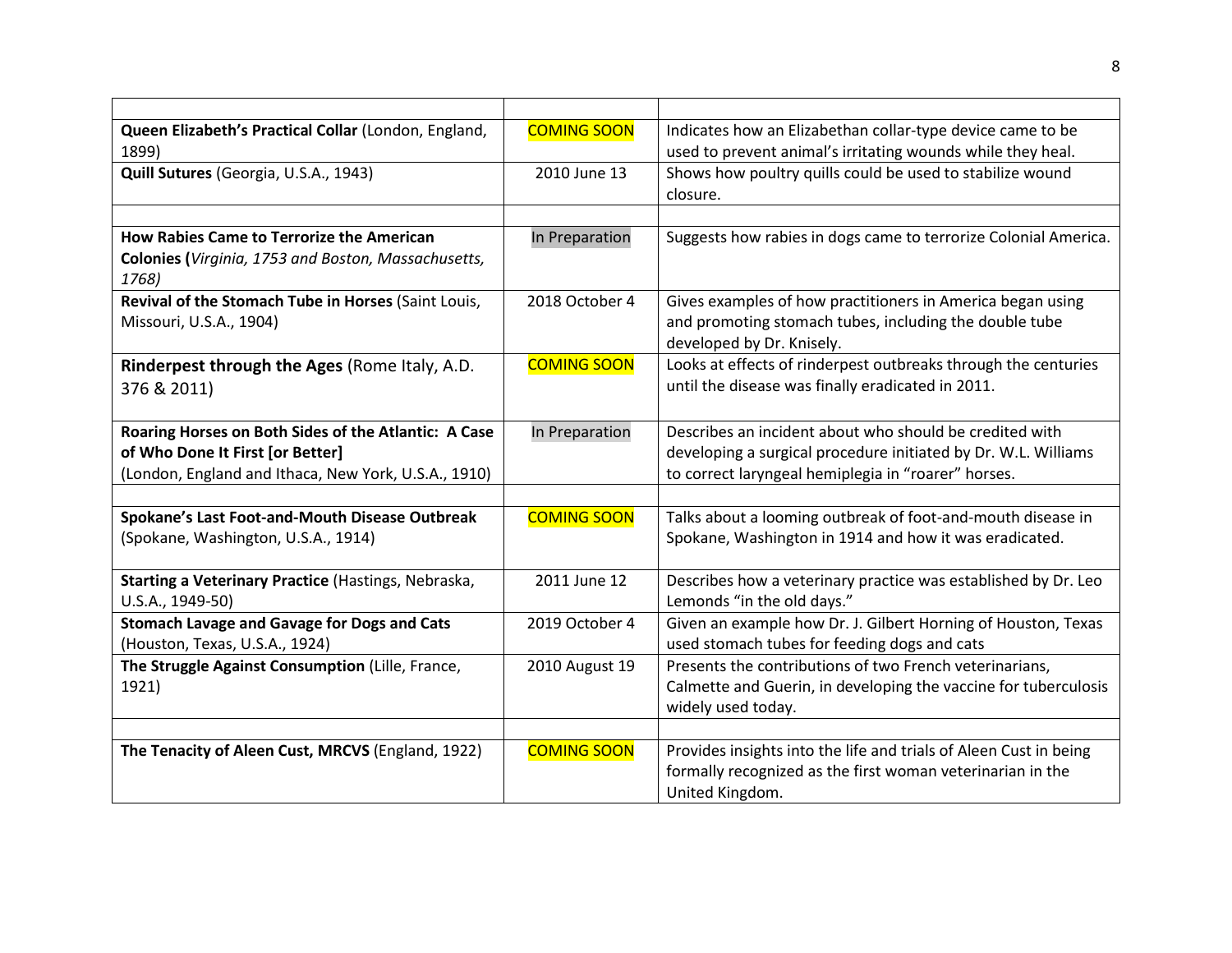| Thomas Jefferson's Efforts to Cure Sheep Scab<br>(Monticello, Virginia, U.S.A., 1809)                 | 2018 January 20    | Explains Thomas Jefferson's involvement with sheep scab<br>infestations in Merino flocks that were helping to build the<br>nation in its early years.                               |
|-------------------------------------------------------------------------------------------------------|--------------------|-------------------------------------------------------------------------------------------------------------------------------------------------------------------------------------|
| A True Veterinary Story from Rural Iowa (Iowa,<br>U.S.A., Early 1900s)                                | 2010 January 3     | Tells a "horse" story from Dr. D.E. Baughman's early rural<br>practice in Iowa.                                                                                                     |
| Two-Way Veterinary Radio (Bloomfield, Iowa, U.S.A.,<br>1947)                                          | 2009 December 4    | Shows how Dr. Rasmussen used a two-way radio for improved<br>communication in his rural veterinary practice.                                                                        |
|                                                                                                       |                    |                                                                                                                                                                                     |
| <b>Unusual Makers of Artificial Eyes for Horses</b><br>(Lockport, New York, 1848)                     | 2018 January 20    | Tells the story of Dr. Lawrence Bristol, a dentist, who made a<br>name for himself in making artificial eyes for horses.                                                            |
| The US Army Camel Corps Experiment (Indianola,<br>Texas, 1856)                                        | 2013 April 7       | Describes transporting camels and establishing the US Army's<br>short-lived camel corps in the southwestern United States.                                                          |
|                                                                                                       |                    |                                                                                                                                                                                     |
| A Veterinarian, Ice Rinks, and Artificial Refrigeration                                               | <b>COMING SOON</b> | Tell how the brilliant Dr. John Gamgee made history in                                                                                                                              |
| [Dr. John Gamgee: The Ice Man] (London, England,<br>1876)                                             |                    | inventing the technology for ice rinks through thermodynamics.                                                                                                                      |
| A Veterinarian's Namesake in Arizona (Chandler,<br>Arizona, 1912)                                     | 2017 September 22  | Gives the background on the creation and naming of Chandler,<br>Arizona after veterinarian Dr. Alexander J. Chandler                                                                |
| "Veterinary" Derived from Latin, but of Uncertain                                                     | In Preparation     | Presents uncertainties around the Latin derviation for                                                                                                                              |
| Origin (Rome, 200 A.D.)                                                                               |                    | "veterinary" and "veterinarian."                                                                                                                                                    |
| The Vital Role of Capillaries in Blood Circulation<br>(Bologna, Italy, 1661 and Delft, Holland, 1688) | 2013 February 28   | Describes how Malpighi's observations and van Leeuwenhoek's<br>crude microscope that explained blood circulation through<br>capillaries.                                            |
|                                                                                                       |                    |                                                                                                                                                                                     |
| Washing Blue (Saskatchewan, Canada, 1920s)                                                            | 2010 February 9    | Provides an example of how bee stings could be treated with<br>common washing blue laundry crystals.                                                                                |
| What is a Cow-Leech? (England, 10th Century AD)                                                       | 2019 June 6        | Gives the origin of the Anglo-Saxon word later applied to an<br>untrained person who treated cows, with examples of its use<br>through the 19th century                             |
| What to Call a Veterinary Degree: VS, DVS, MDV,<br>DVM, MDC? (United States and Canada, Pre-1930s)    | 2014 September 24  | Talks about the campaign to establish a uniform veterinary<br>degrees before D.V.M. became the standard; include diplomas<br>and biographical information on Dr. Henry Oscar Kelpe. |